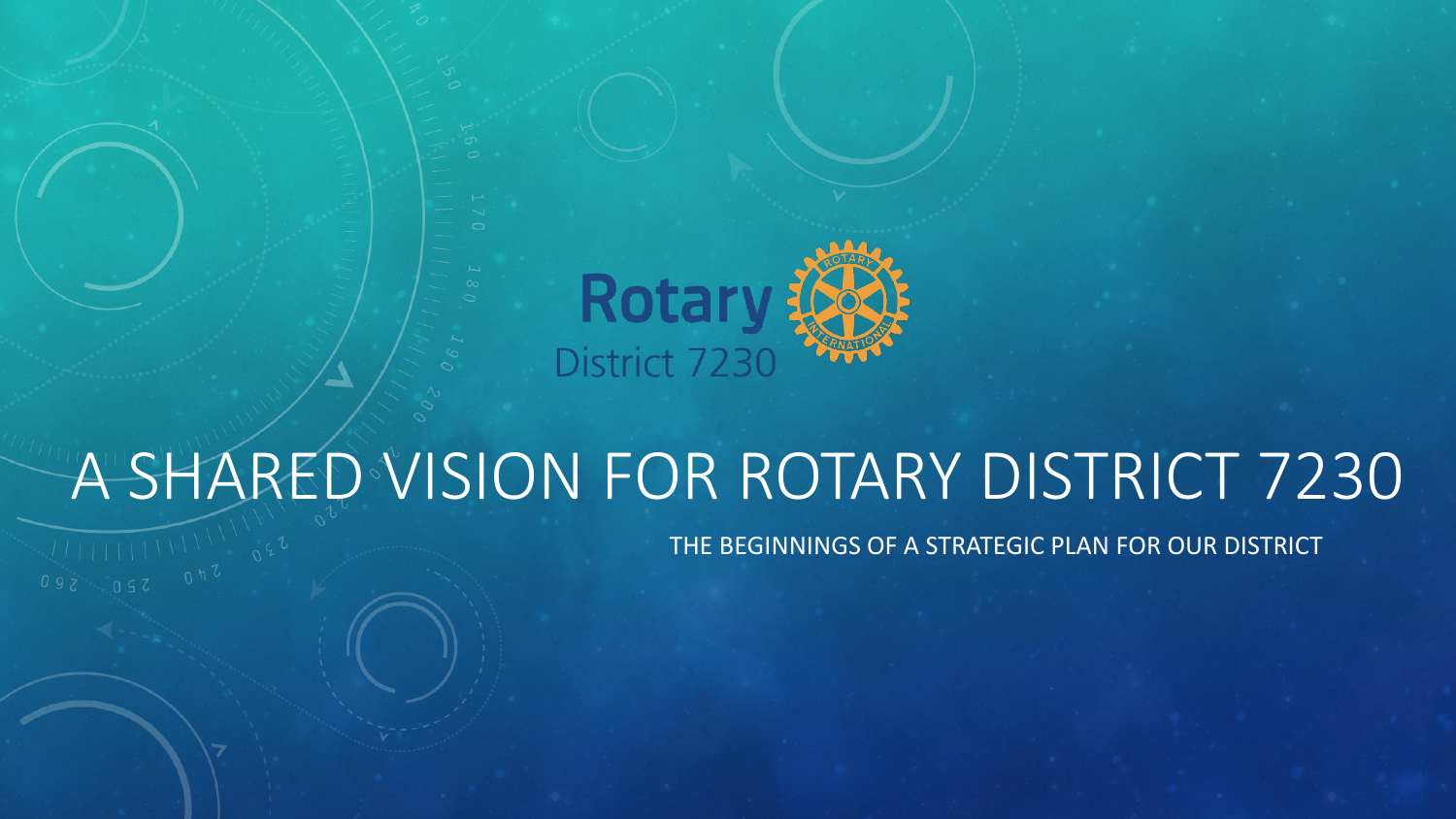#### OUR VISION STATEMENT



OUR PRIMARY FOCUS IS GROWING ROTARY IN DISTRICT 7230. WE WILL DELIVER RESOURCES THAT NURTURE VIBRANT, HEALTHY CLUBS WHICH ATTRACT AND ENGAGE PROACTIVE, DIVERSE MEMBERS AND ENABLE EVERY MEMBER TO HAVE THE KIND OF MEMBERSHIP EXPERIENCE THAT WILL LAST A LIFETIME. WE WILL SUPPORT CLUBS IN THEIR SERVICE TO OUR COMMUNITIES AND WORLD, SO THAT THEIR EFFORTS WILL HAVE IMPACTFUL, SUSTAINABLE RESULTS. WE ARE WILLING TO CHANGE AND ADAPT TO MAKE GROWING ROTARY A REALITY.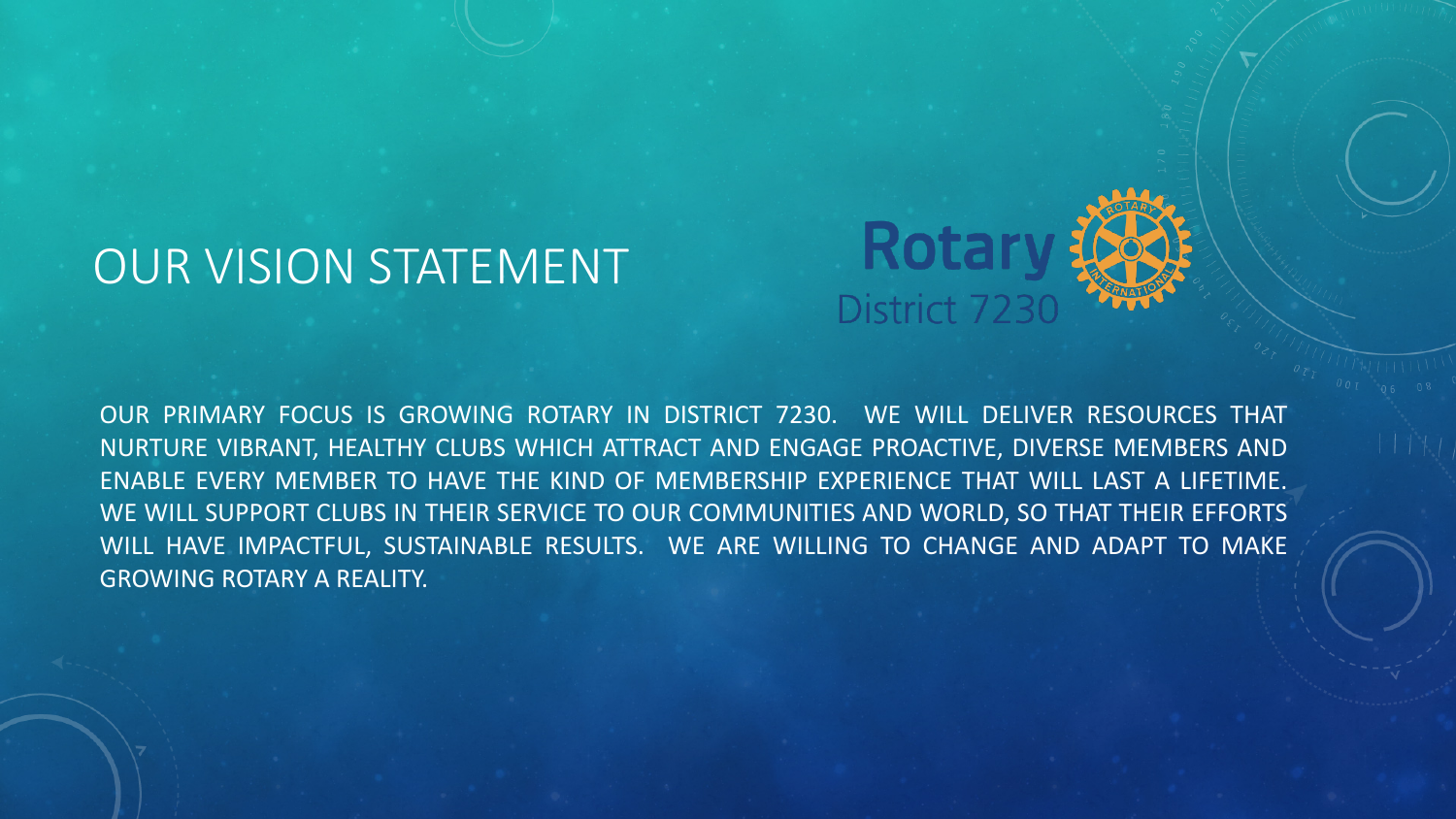

### STRATEGIC PRIORITIES AND OBJECTIVES

ALIGNED WITH ROTARY INTERNATIONAL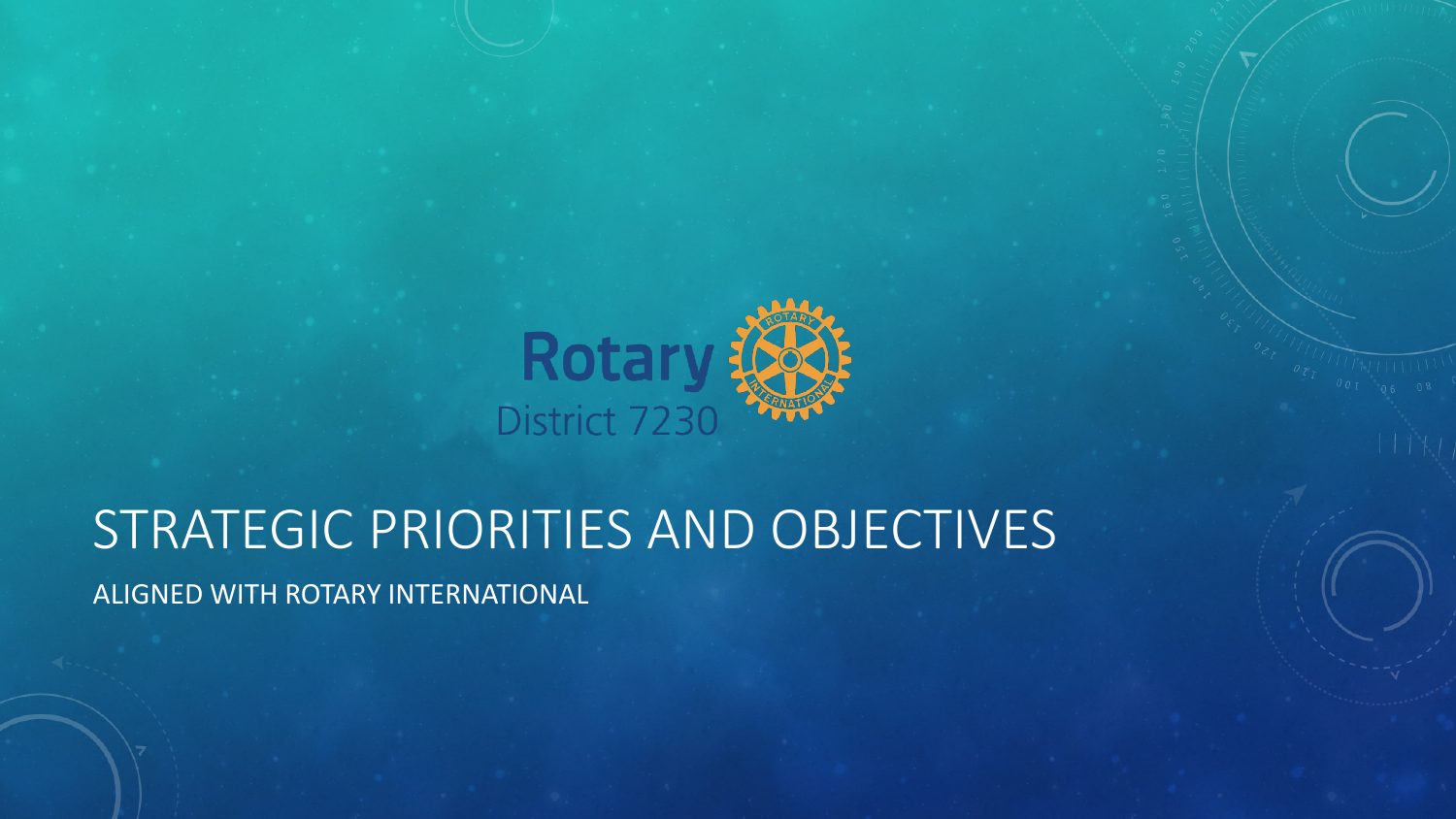#### INCREASE OUR IMPACT



- FOCUS OUR PROGRAMS ON MEETING THE EVOLVING NEEDS OF OUR CLUBS AND MEMBERS.
- IMPROVE OUR ABILITY TO ACHIEVE AND MEASURE IMPACT.
- INCREASE OUR USE OF COMMUNITY ASSESSMENT TOOLS TO ENSURE MEANINGFUL RESULTS.
- REVIEW ALL DISTRICT PROGRAMMING ON AN ONGOING BASIS AND INCORPORATE FEEDBACK FROM STAKEHOLDERS.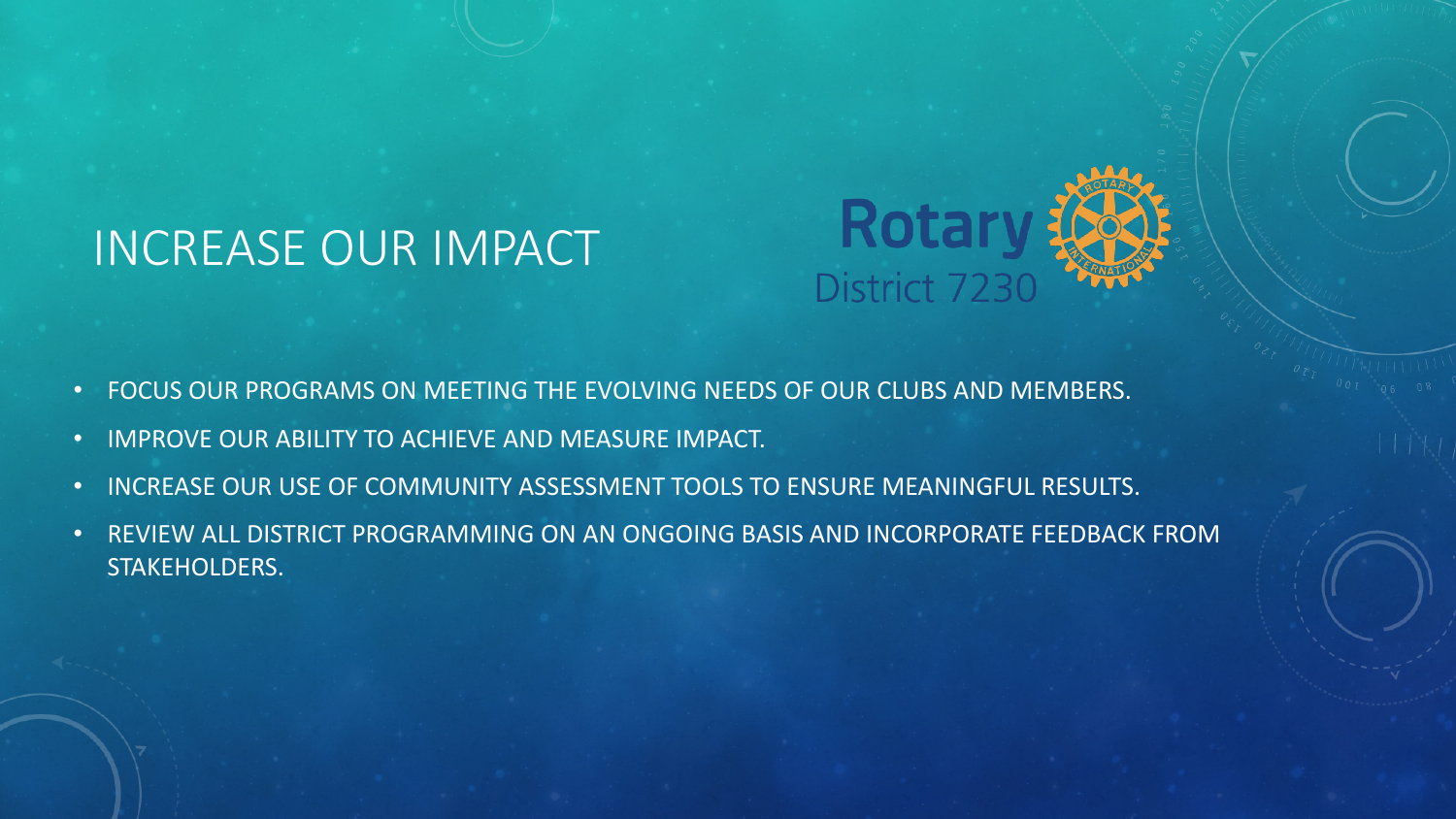#### EXPAND OUR REACH



- GROW AND DIVERSIFY OUR MEMBERSHIP AND PARTICIPATION SO THAT CLUBS BETTER REFLECT THEIR COMMUNITIES.
- CREATE NEW CHANNELS INTO ROTARY.
- BUILD BETTER BRAND AWARENESS IN OUR COMMUNITIES THROUGH ALL MEDIA CHANNELS.
- OFFER TECHNOLOGICAL ADVICE AND RESOURCES THAT WILL HELP CLUBS ADAPT TO OUR "NEW NORMAL" OF ONLINE FUNDRAISING AND HYBRID MEETINGS.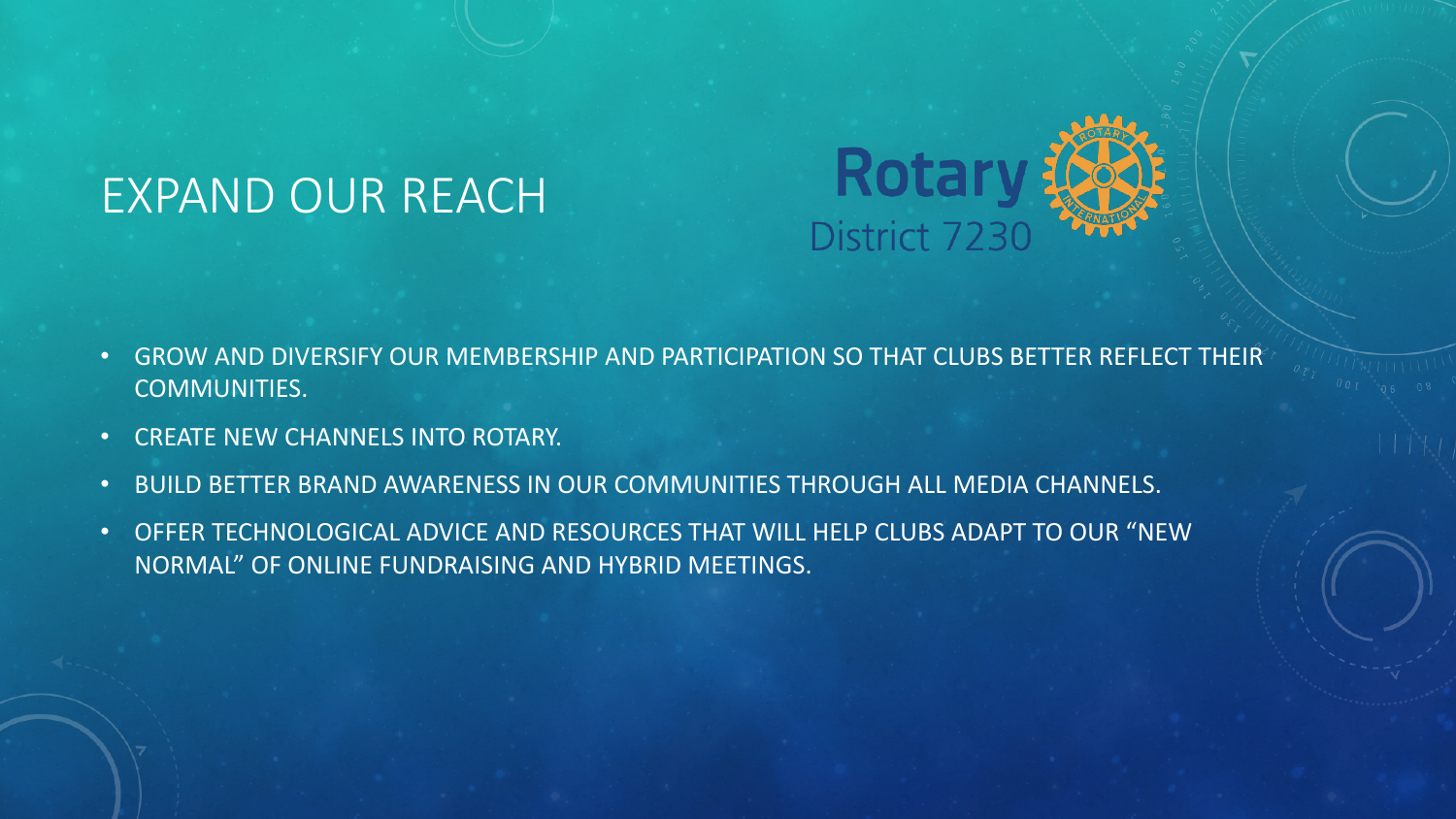

- DELIVER AN ORIENTATION AND TRAINING PACKAGE THAT IS FUNCTIONAL AND EASILY USABLE AT THE CLUB LEVEL.
- PROVIDE LEADERSHIP DEVELOPMENT AND SKILLS TRAINING, INCLUDING OPPORTUNITIES RELATED TO OUR PARTNERSHIP WITH TOASTMASTERS INTERNATIONAL.
- OPEN NEW PATHWAYS FOR PERSONAL AND PROFESSIONAL CONNECTION, INCLUDING THE FORMATION OF ADDITIONAL "ROTARY MEANS BUSINESS" GROUPS.
- ELEVATE ROTARACT BY OFFERING ADDITIONAL POSSIBILITIES FOR ROTARACTORS TO SERVE IN DISTRICT LEADERSHIP.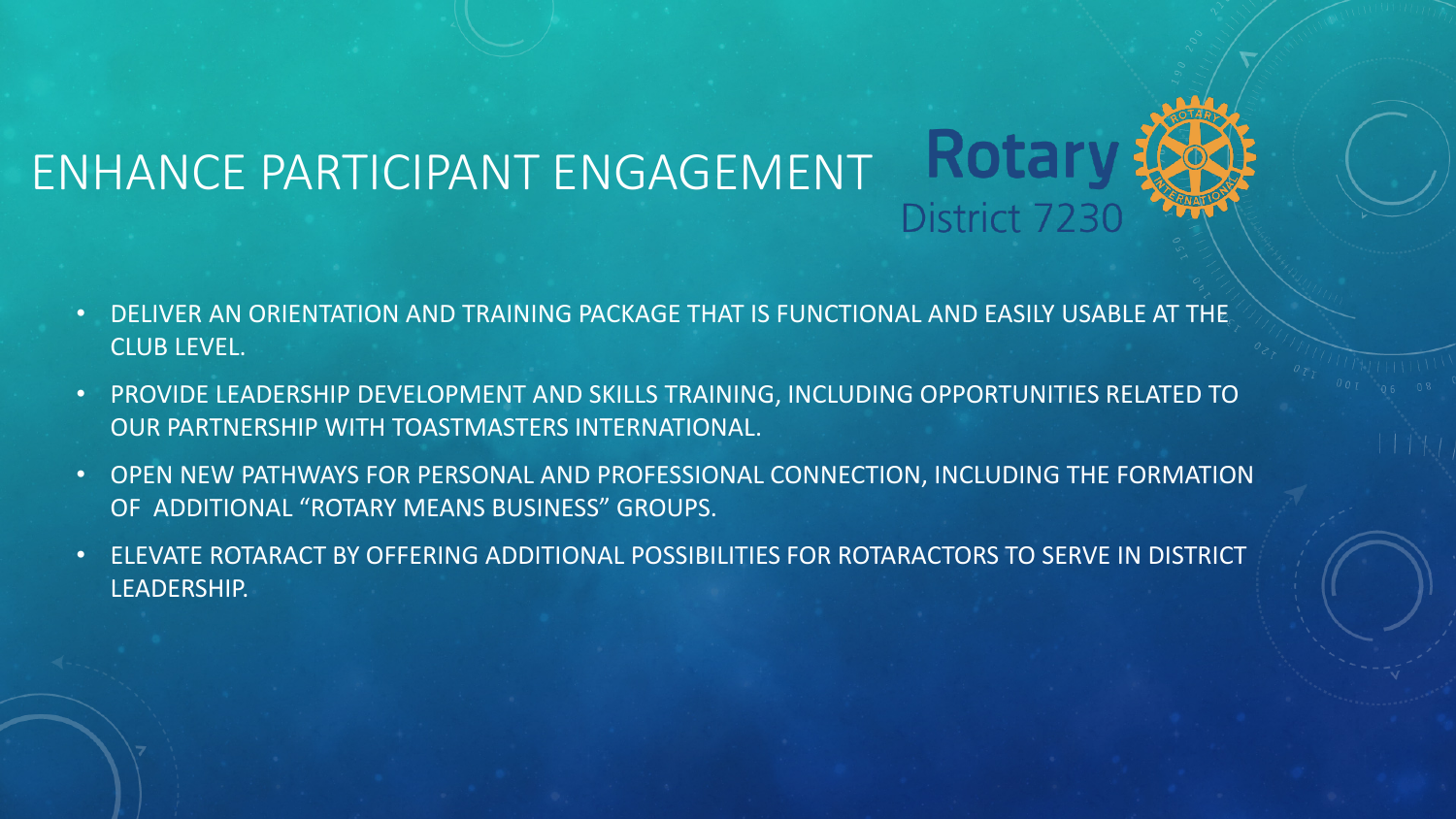### INCREASE OUR ABILITY TO ADAPT



- CREATE A CULTURE OF INNOVATION AND WILLINGNESS TO TAKE RISKS.
- MOTIVATE CLUBS AND MEMBERS TO BE CHANGE MAKERS.
- BUILD AN ORGANIZATIONAL STRUCTURE THAT WILL BETTER SERVE OUR CLUBS AND ENCOURAGE EXPERIENCED MEMBERS TO BECOME DISTRICT LEADERS.
- REVIEW OUR GOVERNANCE PROCEDURES TO FOSTER DIVERSE PERSPECTIVES, PROVIDE CLEAR ETHICAL STANDARDS, AND DEVELOP A FRAMEWORK TO RESOLVE CONFLICT.